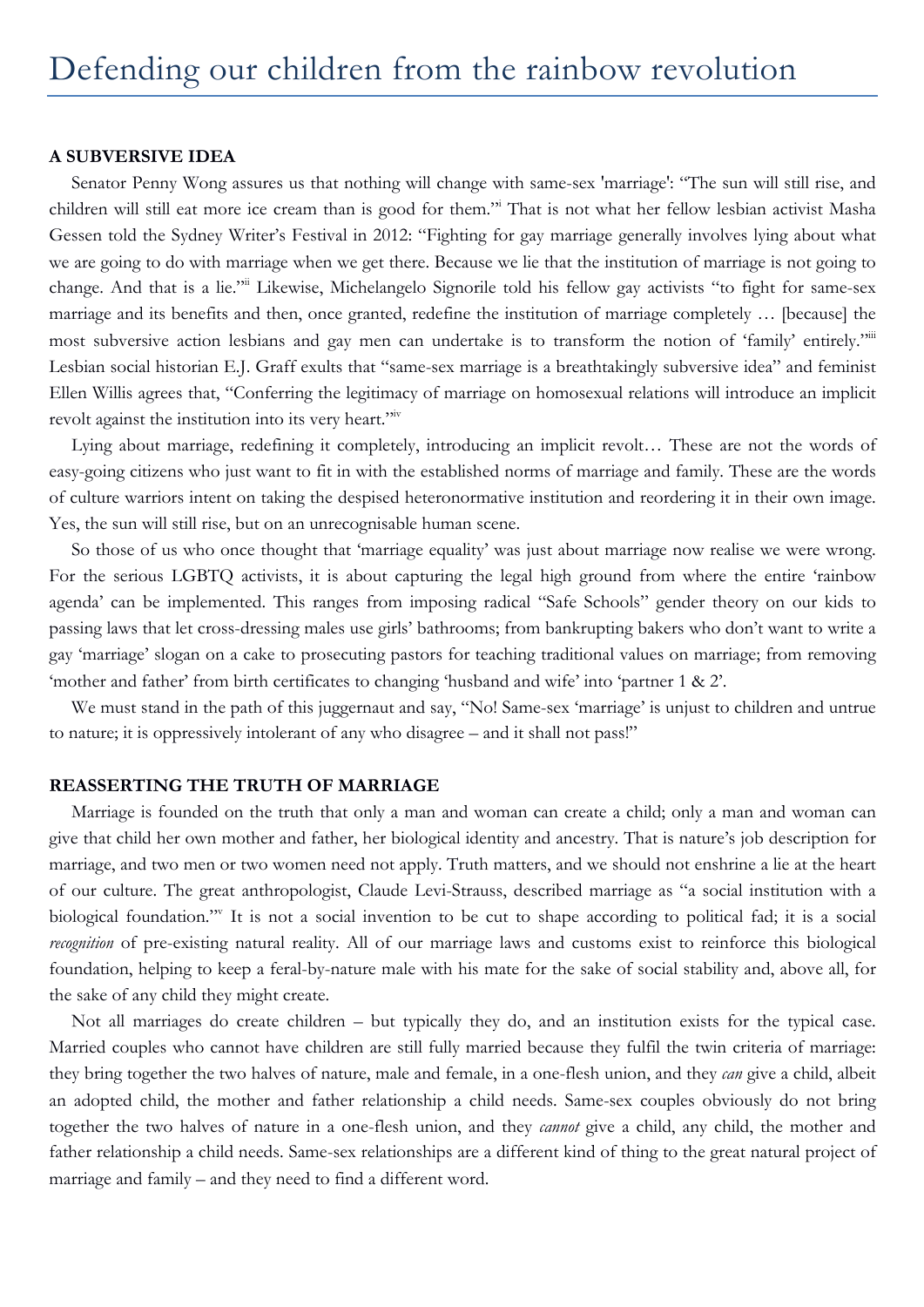## **THE INJUSTICE OF 'MARRIAGE EQUALITY'**

Same-sex 'marriage' is not only an untrue proposition but also an unjust proposition. We are guilty of stealing a child's birthright when we institute motherless families and fatherless homes as an ideal in our law. This is the injustice of same-sex 'marriage': that it means future children *must* be deprived of their mother or their father – not through tragic circumstance, but by a premeditated Act of Parliament. Why would we wish that grief on a child?

Heather Barwick was raised by a loving lesbian couple but she wrote, "My father's absence created a huge hole in me, and I ached every day for a dad. I loved my mom's partner, but another mom could never have replaced the father I lost."vi Another sixteen year old girl writes: "I want to hug my father more than anything and I want him to know I specifically exist, and I am real, and *every human has a father and a mother and I deserve to know both*."<sup>vii</sup>

Let that be the epitaph on this heartbreaking experiment in genderless 'marriage' and parenting. And if your heart is not easily broken, test your head against the brick wall of research on how same-sex parenting harms children. As professors Sullins, Regnerus and Marks sum up:

Evidence from large, nationally-representative studies has demonstrated that children raised by same-sex parents, particularly those who identify as married, do not fare as well as those with opposite-sex parents, and many experience substantial harm.viii

Given these findings, which of our politicians is so negligent, so indifferent to the best interests of the child, as to sign such an institution into law? Probably the same politicians who so negligently support the "Safe Schools" gender programme. This, too, is 'stealing from a child' - when we steal their *childhood* through the imposition of indecent and disturbing adult ideas. At present, parents can push back against radical LGBT sex-education programmes but once homosexual 'marriage' is the law of the land, parents will have no grounds to object. The logic is simple: if the law says homosexual/bisexual/transsexual 'marriage' is normal and right, schools will be obliged, by anti-discrimination law, to teach that homosexual/bisexual/transsexual *behaviour* is normal and right. Vote for genderless 'marriage' and you get Safe Schools on steroids.

#### **CULTURAL TYRANNY**

Finally, we steal from a child when we strip away their entire moral community. If it takes a village to raise a child, then in order to raise tomorrow's child according to the values of the rainbow revolution, it will be necessary to purge the village of reactionary moral leaders. That means faithful pastors, priests and rabbis. As former Prime Minister John Howard said in 2011,

Changing the definition of marriage, which has lasted for time immemorial, is not an exercise in human rights and equality; it is an exercise in de-authorising the Judaeo-Christian influence in our society, and any who pretend otherwise are deluding themselves.ix

A judge of the US Supreme Court, Justice Alito, echoed that warning about the effect of same-sex 'marriage' on old values and beliefs. He said,

I assume that those who cling to old beliefs will be able to whisper their thoughts in the recesses of their homes, but if they repeat those views in public, they will risk being labeled as bigots and treated as such by government.x

Any law normalising homosexual 'marriage' will be a truncheon in the fist of the thought police, enforcing approved attitudes on marriage and sexuality via their "human rights" commissions. And we are told that nothing will change.

David van Gend is a GP in Queensland and President of the Australian Marriage Forum. This is an edited extract from his best-selling book, *Stealing From a Child: The Injustice of 'Marriage Equality'* (Connor Court, 2016). It is available from Koorong, Amazon, in bulk from the publisher or signed by the author at AustralianMarriage.org and all proceeds go back to the marriage campaign.

\*